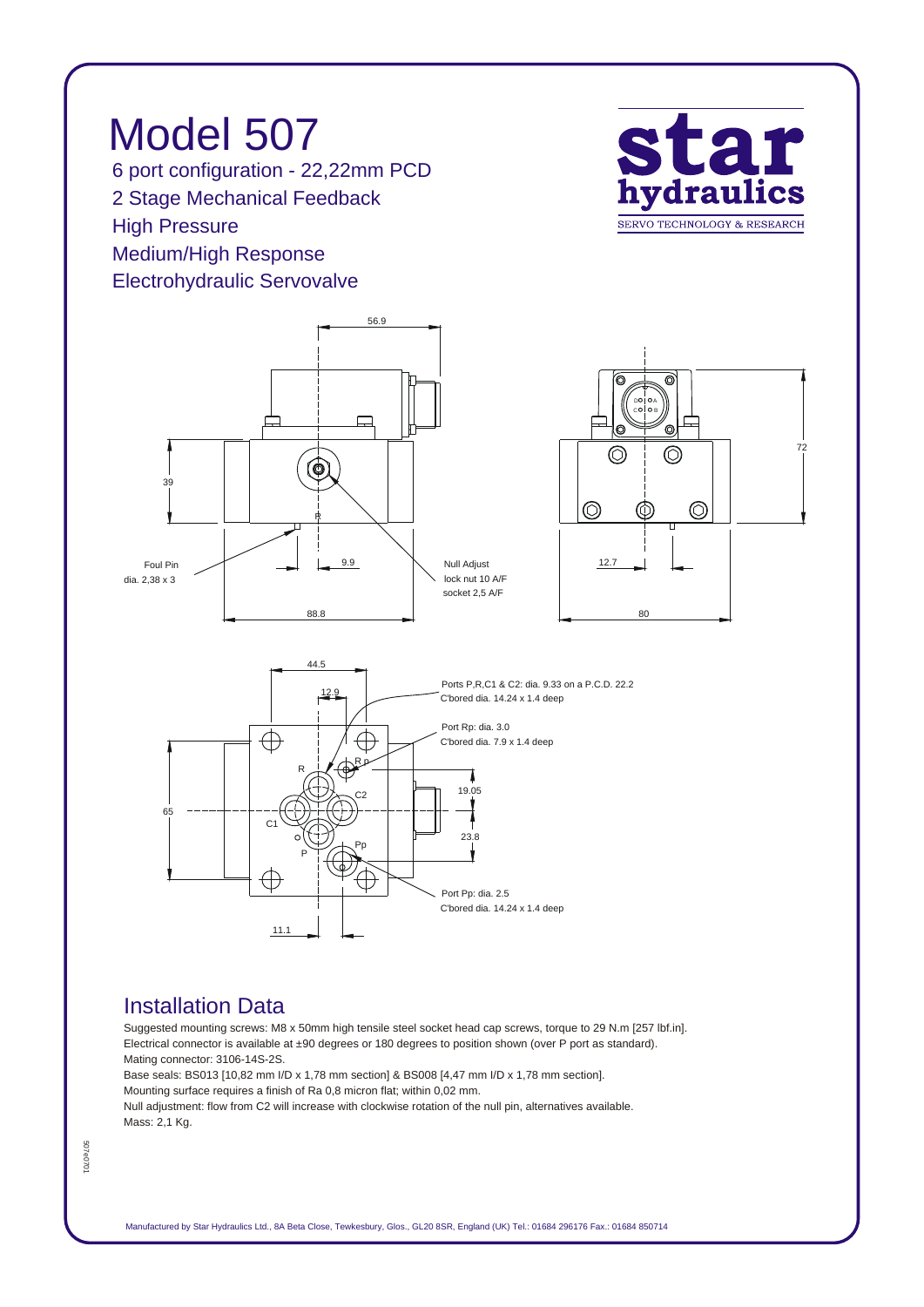## *Technical Specification*

| Threshold                                                                                  | < 0,5% without dither                                                                               |
|--------------------------------------------------------------------------------------------|-----------------------------------------------------------------------------------------------------|
| <b>Hysteresis</b>                                                                          | < 3,0% without dither                                                                               |
| Null bias                                                                                  | $< 2,0\%$                                                                                           |
| Null shift with<br>40°C temperature change<br>80% to 110% pressure change<br>Pressure gain | $< 2.0\%$<br>$< 2.0\%$<br>>30% supply pressure for 1% rated input signal,<br>can be as high as 100% |
| Supply pressure<br>minimum recommended<br>maximum continuous                               | 15 bar<br>500 bar (main stage only)                                                                 |
| Proof pressure<br>at pressure port<br>at return port                                       | 150% max supply pressure<br>100% max supply pressure                                                |
| Burst pressure return port open                                                            | 250% max supply pressure                                                                            |
| External leakage                                                                           | zero                                                                                                |
| Operating temperature range                                                                | -20 $^{\circ}$ C to +130 $^{\circ}$ C                                                               |
| Fluid                                                                                      | Petroleum based mineral oil<br>10 to 110 cSt at 38°C                                                |
| Seal material                                                                              | Fluorocarbon<br>other materials on request                                                          |
| Supply filtration recommended                                                              | 15 micron absolute or better (Beta 15 > 75)                                                         |



*The nominal rated flow of a servovalve is the load flow under conditions of 100% electrical input and 70 bar total valve pressure drop. The load flow pressure characteristic closely approximates the theoretical square-root relationship of a sharp edged orifice (figure 1).*

*The flow tolerance for standard servovalves is ±10% of the nominal rated flow at ±100% input signal. Flow gain at null is determined by the relationship of the spool and bushing metering edges and may vary with standard production toleran ces, flow gain in the region of ±5% rated current from null may range from 50% to 200% of the nominal flow gain (figure 2).*

*The null leakage comprises of both pilot stage flow (tare leakage) and the second stage null leakage (table 1).*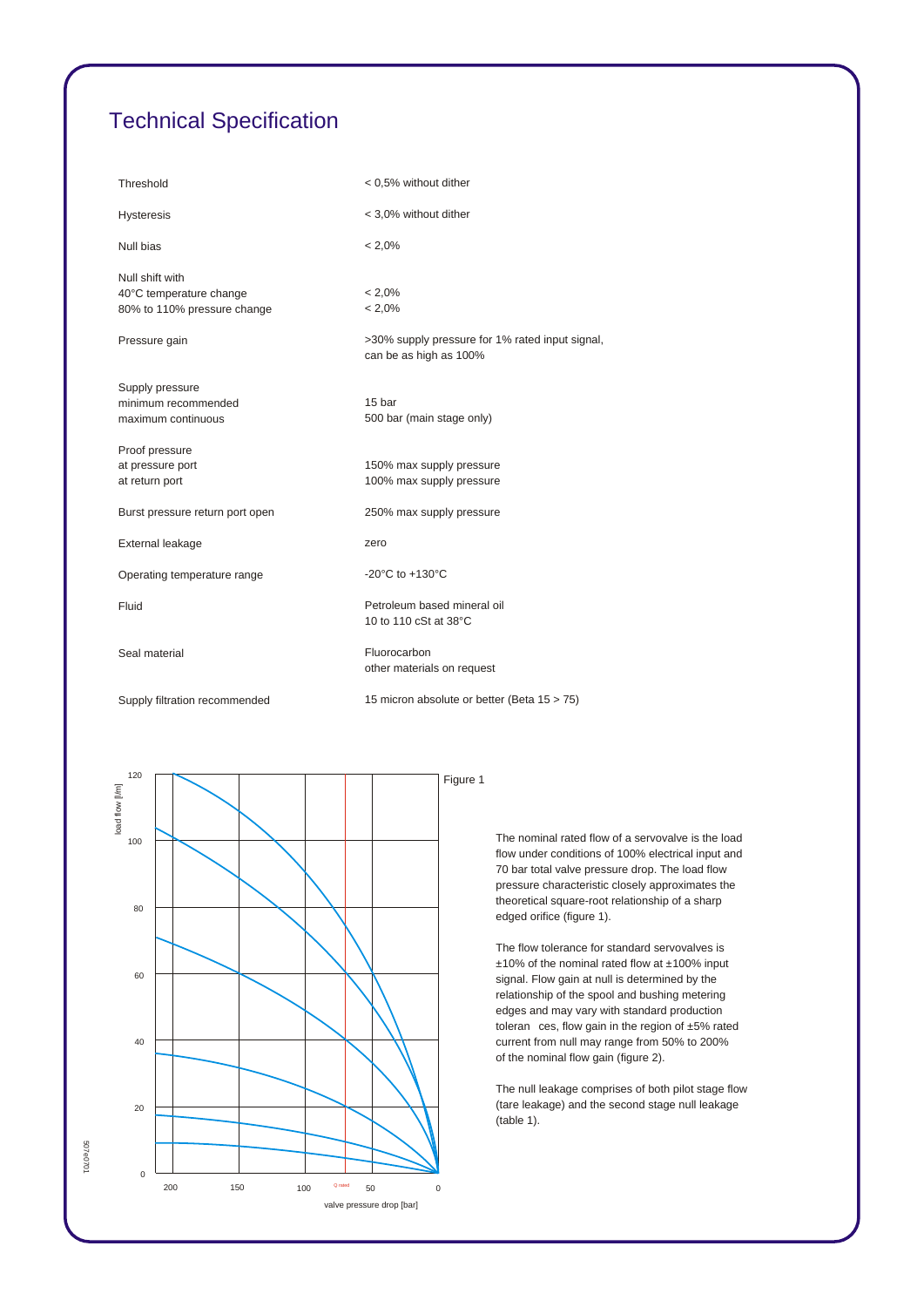

| Nominal flow ratings<br>at 70 bar differential<br>$[$ l/min $]$ | Null leakage<br>140 bar supply<br>[1/min] |
|-----------------------------------------------------------------|-------------------------------------------|
| 4                                                               | 1,0                                       |
| 10                                                              | 1,2                                       |
| 20                                                              | 1,6                                       |
| 40                                                              | 1,6                                       |
| 60                                                              | 1,6                                       |
| 75                                                              | 1,6                                       |

## *Electrical Characteristics*

| Coil Specification                           |                                 |                          | Series                           |                          | Parallel                         |  |
|----------------------------------------------|---------------------------------|--------------------------|----------------------------------|--------------------------|----------------------------------|--|
| Differential<br><b>Rated Current</b><br>[mA] | Resistance<br>per coil<br>[ohm] | Rated<br>Current<br>[mA] | Effective<br>Resistance<br>[ohm] | Rated<br>Current<br>[mA] | Effective<br>Resistance<br>[ohm] |  |
| 10                                           | 1000                            | 5                        | 2000                             | 10                       | 500                              |  |
| 15                                           | 200                             | 7,5                      | 400                              | 15                       | 100                              |  |
| 20                                           | 1200                            | 10                       | 2400                             | 20                       | 600                              |  |
| 30                                           | 300                             | 15                       | 600                              | 30                       | 150                              |  |
| 30                                           | 800                             | 15                       | 1600                             | 30                       | 400                              |  |
| 40                                           | 80                              | 20                       | 160                              | 40                       | 40                               |  |
| 60                                           | 40                              | 30                       | 80                               | 60                       | 20                               |  |
| 80                                           | 22                              | 40                       | 44                               | 80                       | 11                               |  |
| 100                                          | 27                              | 50                       | 54                               | 100                      | 13,5                             |  |
| 200                                          | 22                              | 100                      | 44                               | 200                      | 11                               |  |
| 400                                          | 22                              | 200                      | 44                               | 400                      | 11                               |  |

*Coil ratings are specified in terms of the differential rated current [mA] and the resistance per coil [ohm]*

*External connections for standard polarity (flow out of C2) are:- Parallel coil configuration: link A to C & B to D : A & C +ve, B & D -ve Series coil configuration: B & C linked : A +ve, D -ve*